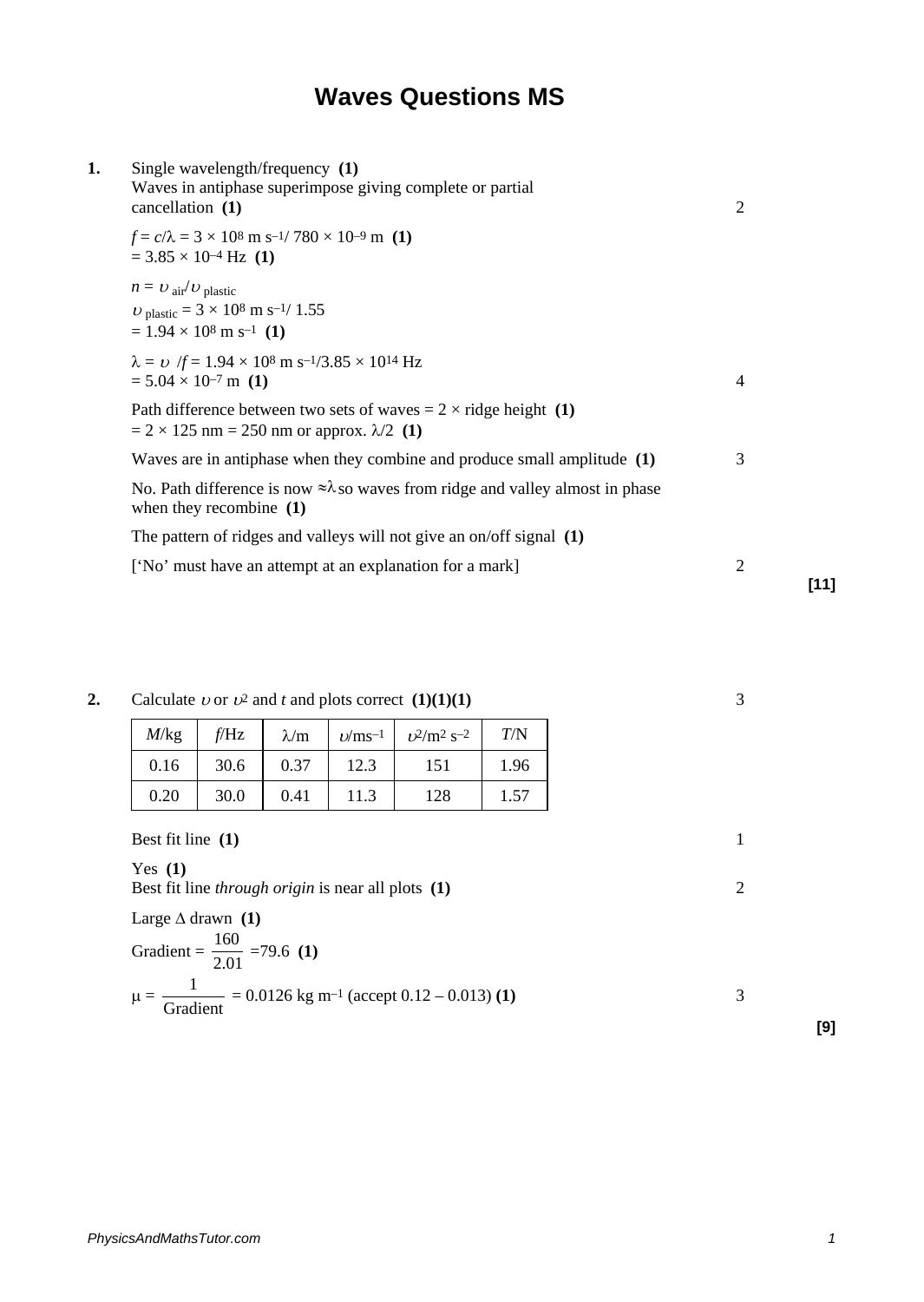| 3. | Polarised – vibrations of transverse wave in 1 plane only (or E or B field)<br>Non-polarised – vibrations can be in any plane perpendicular to direction<br>of travel $(1)$ | $\mathbf{1}$   |     |
|----|-----------------------------------------------------------------------------------------------------------------------------------------------------------------------------|----------------|-----|
|    | No light $(1)$                                                                                                                                                              | $\mathbf{1}$   |     |
|    | Align sunglasses so that axis allows absorption of polarised light (1)                                                                                                      | 1              |     |
|    | $r + 90^{\circ} + \theta = 180^{\circ}$ (on straight line)<br>$r = 180 - 90 - \theta$<br>$= 90 - \theta (1)$                                                                |                |     |
|    | $\mu = \frac{\sin \theta}{\sin r} = \frac{\sin \theta}{\sin (90 - \theta)}$                                                                                                 |                |     |
|    | $1.33 = \frac{\sin \theta}{\cos \theta} = \tan \theta$                                                                                                                      |                |     |
|    | $\theta$ = tan <sup>-1</sup> 1.33                                                                                                                                           |                |     |
|    | $= 53^{\circ}$ (1)                                                                                                                                                          | 3              | [6] |
| 4. | Explanation of words:                                                                                                                                                       |                |     |
|    | Coherent                                                                                                                                                                    |                |     |
|    | Same frequency and constant phase relationship (1)                                                                                                                          | $\mathbf{1}$   |     |
|    | Standing wave                                                                                                                                                               |                |     |
|    | Any two points from:                                                                                                                                                        |                |     |
|    | Superposition/interference                                                                                                                                                  |                |     |
|    | Two (or more) wavetrains passing through each other                                                                                                                         |                |     |
|    | Having equal A, f, $\lambda$                                                                                                                                                |                |     |
|    | $+$ system of nodes and antinodes (1) (1)                                                                                                                                   | $\overline{c}$ |     |
|    | Position of one antinode marked on diagram                                                                                                                                  |                |     |
|    | Correctly marked A (in centre of rings – hot zone) (1)                                                                                                                      | $\mathbf{1}$   |     |
|    | Wavelength demonstration:                                                                                                                                                   |                |     |
|    | $\lambda = c/f = 3 \times 10^8 / 2.45 \times 10^9$ m                                                                                                                        |                |     |
|    | $= 12.2$ cm $(1)$                                                                                                                                                           | 1              |     |
|    | Path difference:                                                                                                                                                            |                |     |
|    | $(22.1 + 14) - (20 + 10)$ cm                                                                                                                                                |                |     |
|    | $= 6.1$ cm $(1)$                                                                                                                                                            | 1              |     |
|    | Explanation:                                                                                                                                                                |                |     |
|    | 6.1 cm = $\frac{1}{2} \times \lambda (1)$                                                                                                                                   | 1              |     |
|    | Waves at $X$ in antiphase/ destructive interference $(1)$                                                                                                                   | 1              |     |
|    | $\rightarrow$ node (1)                                                                                                                                                      | 1              |     |
|    | Explanation of how two separate microwave frequencies overcomes<br>uneven heating problem:                                                                                  |                |     |
|    | Different wavelengths (1)                                                                                                                                                   | 1              |     |
|    | So a path difference which gives destructive interference at<br>one wavelength may not do so at another (1)                                                                 | $\mathbf{1}$   |     |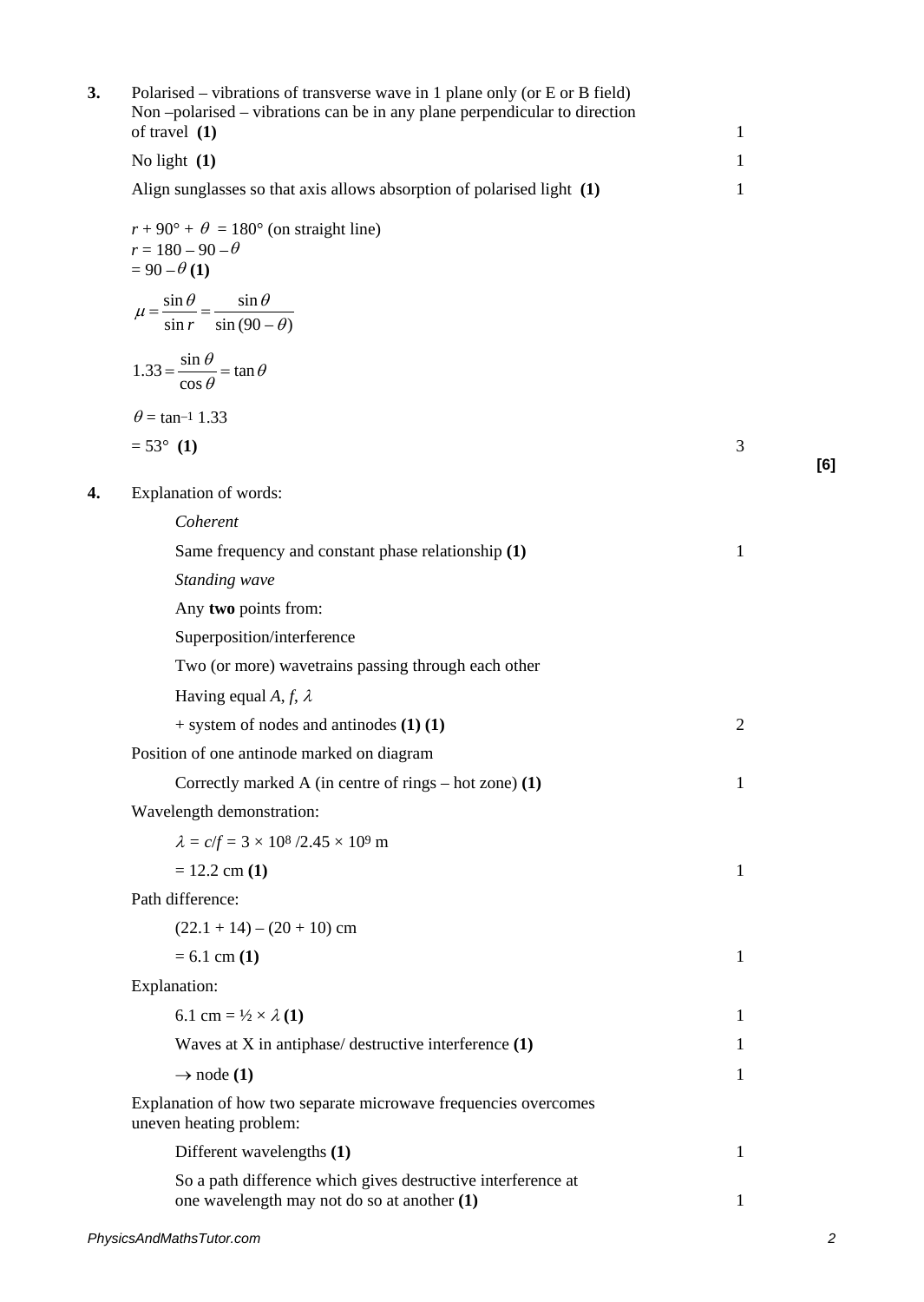| 5. | $w\mu_h = 1.0$                                                                       | $\mathbf{1}$   |        |
|----|--------------------------------------------------------------------------------------|----------------|--------|
|    | Eye diagram:                                                                         |                |        |
|    | Both rays bend inwards on entering spherical lens (1)                                |                |        |
|    | Then inwards again on leaving spherical lens to cross at retina $(1)$                | $\overline{2}$ |        |
|    | Explanation:                                                                         |                |        |
|    | Object distance reduced, so image distance must be increased (1)                     |                |        |
|    | so lens must move away from the retina $(1)$                                         |                |        |
|    | Use of $\frac{1}{u} + \frac{1}{v} = \frac{1}{f}$ to explain                          |                |        |
|    | OR good use of diagrams for maximum marks (1)                                        | 3              |        |
|    | Lake diagram                                                                         |                |        |
|    | Ray of light drawn from person, refracting in correct direction at water surface (1) |                |        |
|    | Ray drawn from below fish, reflecting at water surface [angles]                      |                |        |
|    | approximately correct] (1)                                                           |                |        |
|    | Arrows on both rays towards fish (1)                                                 | 3              |        |
|    | Critical angle calculation:                                                          |                |        |
|    | $Sinc = 1/_{a}\mu_{w}(1)$                                                            |                |        |
|    | $= 1/1.33$                                                                           |                |        |
|    | $\therefore C = 49^{\circ} (1)$                                                      | $\mathfrak{2}$ | $[11]$ |
|    |                                                                                      |                |        |
| 6. | Physics principles                                                                   |                |        |
|    | Requires 9 V battery:                                                                |                |        |
|    | Battery required for electronic circuitry / microphone / speaker (1)                 |                |        |
|    | Rubberized foam ear cups:                                                            |                |        |
|    | Air filled material / material has large surface area (1)                            |                |        |
|    | Air molecules collide frequently with material (1)                                   |                |        |
|    | Foam deforms plastically/collisions are inelastic (1)                                |                |        |
|    | Sound converted to heat in material (1)                                              |                |        |
|    | Active noise attenuation:                                                            |                |        |
|    | Noise picked up by microphone (1)                                                    |                |        |
|    | Feedback signal inverted / $180^\circ$ out of phase with noise / antiphase (1)       |                |        |
|    | Amplified [OR amplitude adjusted] and fed to earphones $/$ speaker $(1)$             |                |        |
|    | Sound generated cancels/superimposes/minimum noise (1)                               |                |        |
|    | Diagrams of superposing waves showing (approx.) cancellation (1)                     |                |        |
|    | Amplifier gain automatically adjusted if noise remains (1)                           |                |        |
|    | Device only works over frequency range $20 - 800$ Hz $(1)$                           | Max 6          |        |
|    |                                                                                      |                |        |

**[11]**